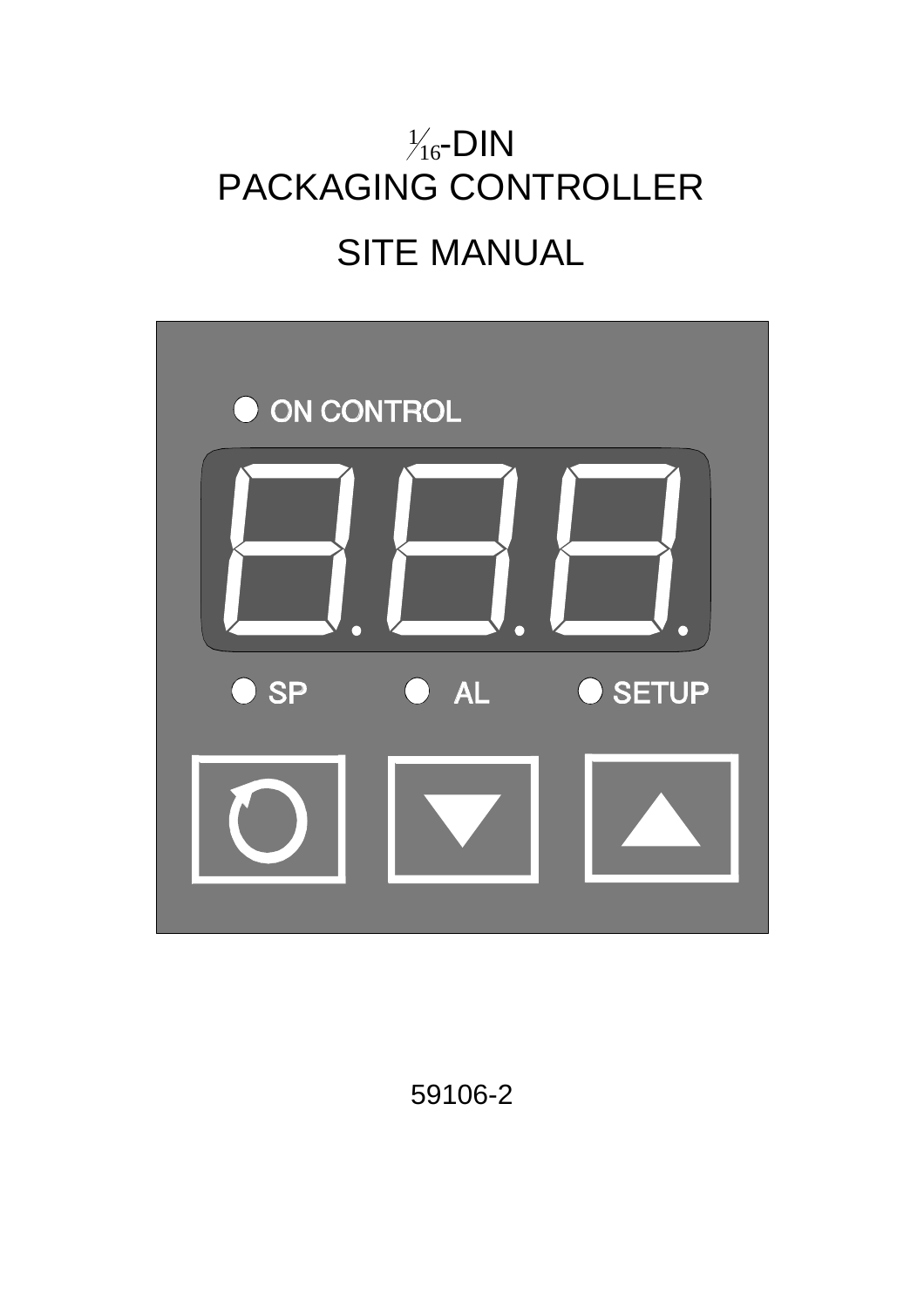# PREFACE

This manual is intended for use in support of the installation and commissioning of the  $\frac{1}{16}$ DIN Packaging Controller.



#### **CAUTION**

The international hazard symbol is inscribed adjacent to the rear connection terminals. It is important to read the Site Manual before installing or commissioning the unit. The procedures described in this volume must be undertaken by technically competent personnel.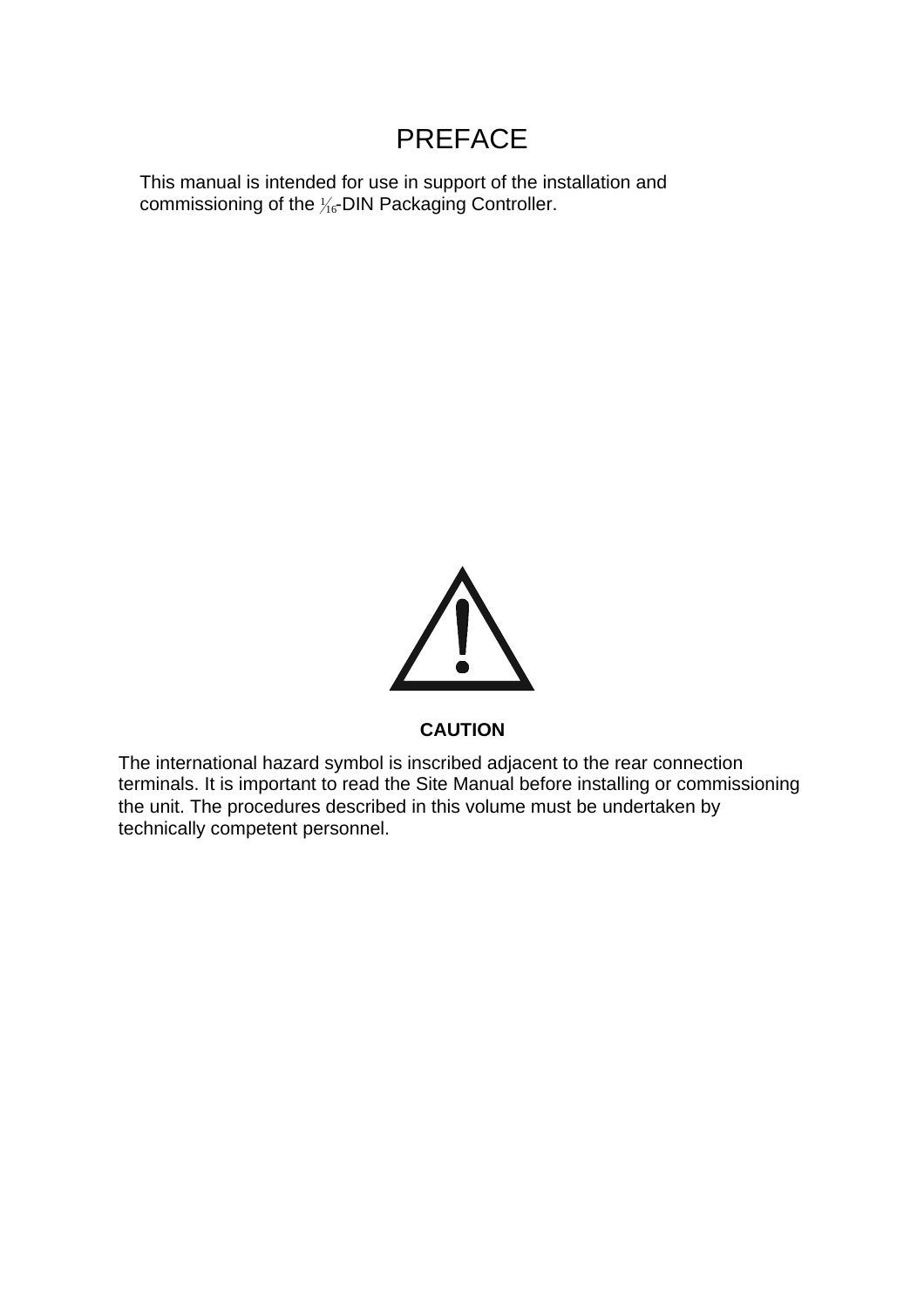## **SEC TION 1 FRONT PANEL**

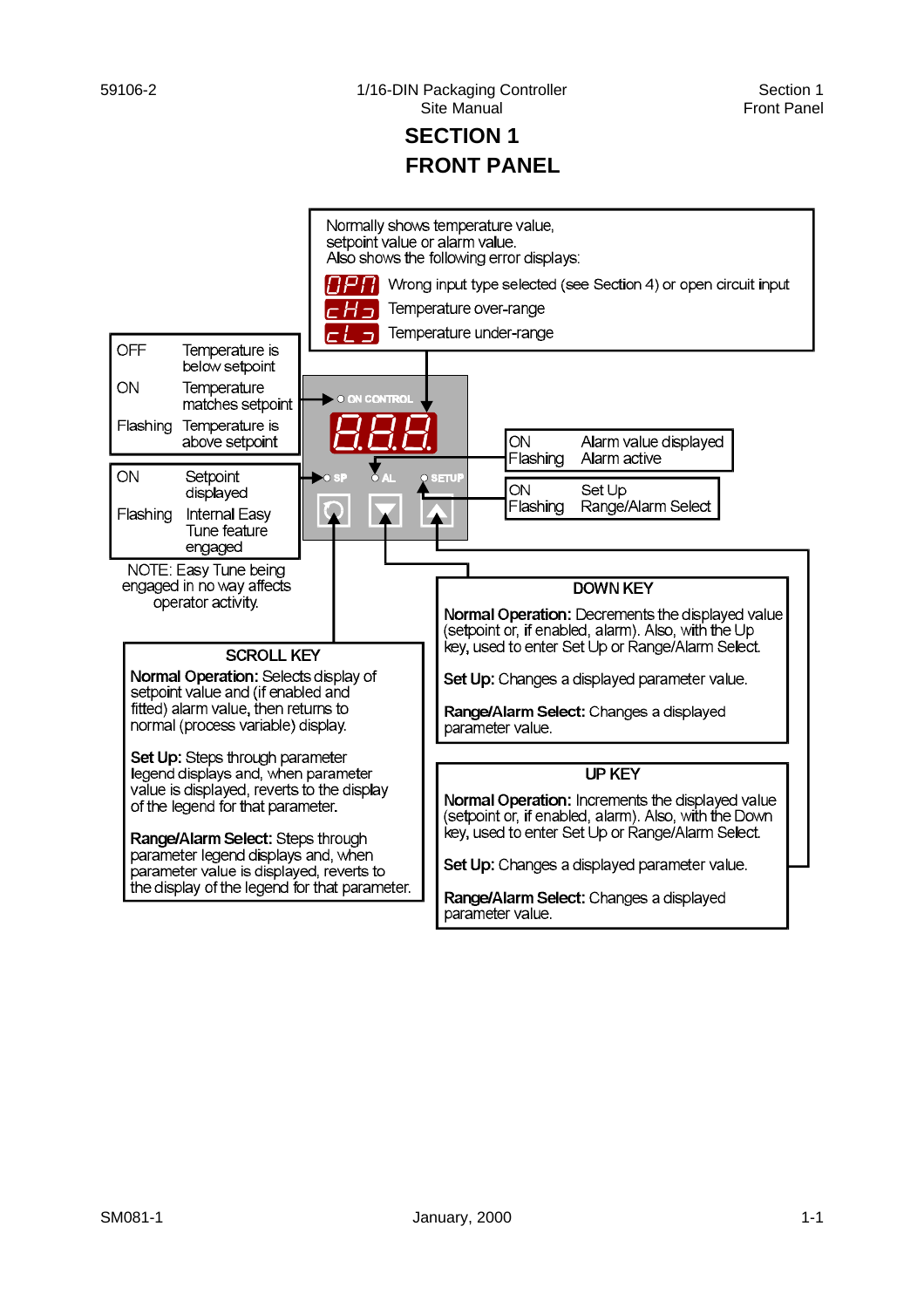## **SECTION 2 INSTALLATION - PANEL-MOUNTING**

#### **2.1 UNPACKING THE INSTRUMENT**

1. Remove the Controller from its packing. The Controller is supplied with a panel gas ket and a no tools required fixing strap. Retain the packing for future use (e.g. moving the Controller to a different site).

2. Examine the delivered items for damage or deficiencies. If any is found, notify the carrier immediately.

## **2.2 PREPARING THE MOUNTING PANEL**

The mounting panel must be rigid and may be up to 6.0mm (0.25 inches) thick. The cut-out required for a single instrument is shown in Figure 2-1. The Controller is 100mm deep (measured from the rear face of the front panel). The front panel is 48mm wide and 48mm high. The front panel projects 10mm from the mounting panel. The main dimensions of the Controller are shown in Figure 2-2.



**Figure 2-1 Cut-out Dimensions** 

## **2.3 INSTALLING THE CONTROLLER IN THE MOUNTING PANEL**

1. From the front of the mounting panel, insert the rear of the Controller housing into the cut-out on the mounting panel.

2. Hold the Controller lightly in position against the panel. Ensure that the panel gasket is not distorted and that the Controller is positioned squarely against the panel. Apply pressure to the front panel bezel only.

**CAUTION:** Do not remove the front panel gasket from the Controller, as this may cause inadequate clamping of the Controller to the mounting panel.

3. Slide the fixing strap into place (see Figure 2-3) and push it forward until it is in firm contact with the rear face of the mounting panel (the fixing strap should now hold the Controller firmly in place).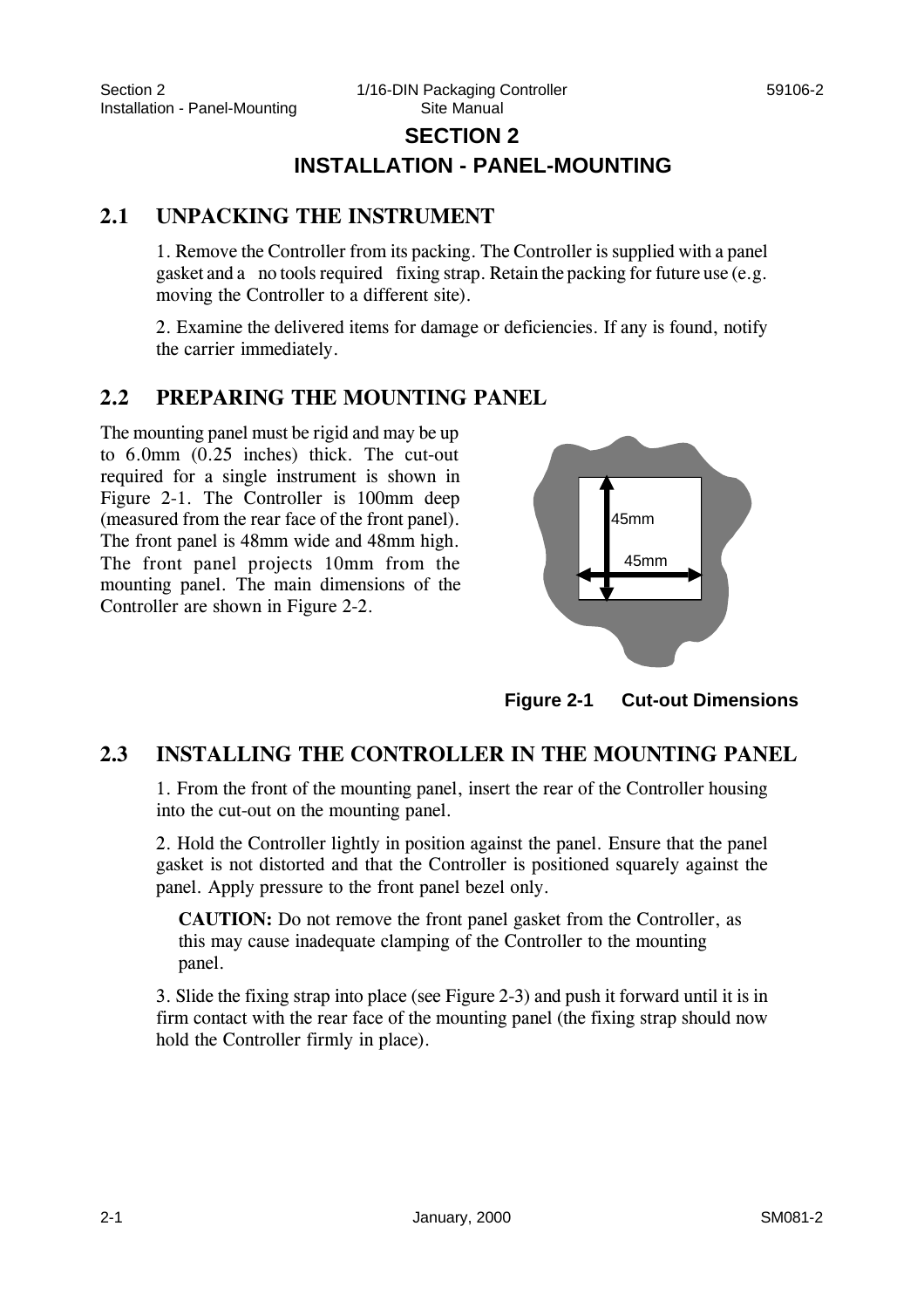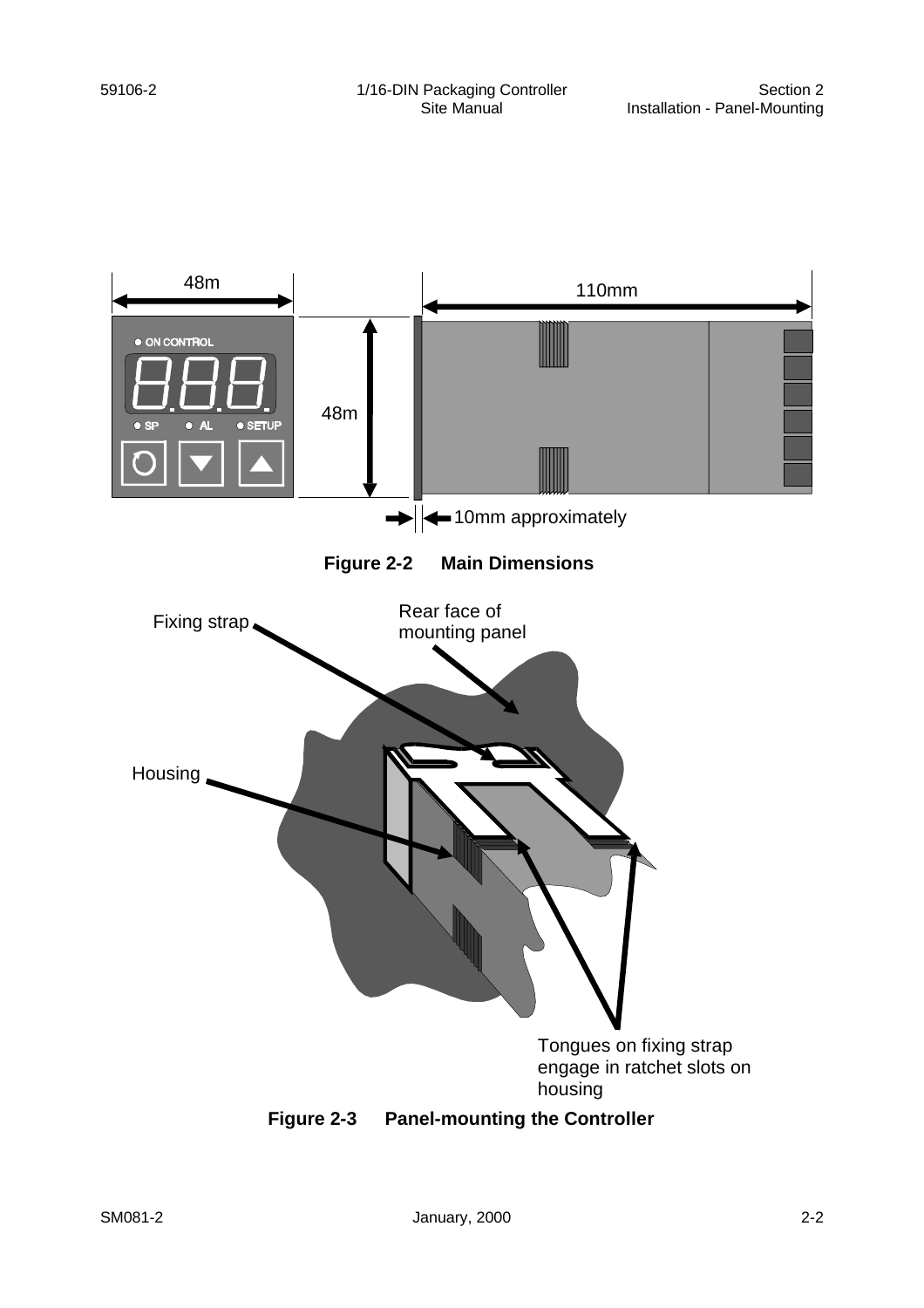# **SEC TION 3 INSTALLATION - WIRING CONNECTIONS**





## **3.1 MAINS (LINE) SUPPLY**

This version of the Controller will operate on a 96 - 264V AC 50/60Hz mains (line) supply. The power consumption is approximately 4VA.

**CAUTION:** This equipment is designed for installation in an enclosure which provides adequate protection against electric shock. Local regulations regarding electrical installation should be rigidly observed. Consideration should be given to prevention of access to the power terminations by unauthorised personnel. Power should be connected via a two-pole isolating switch (preferably situated near the Controller) and a 1A fuse, as shown in Figure 3-1.



**Figure 3-2 Mains (Line) Supply Connections** 

If the contacts of the relay output(s) are used to carry mains (line) voltage, it is recommended that the relay contacts mains (line) supply should be switched and fused in a similar manner but should be separate from the Controller mains (line) supply.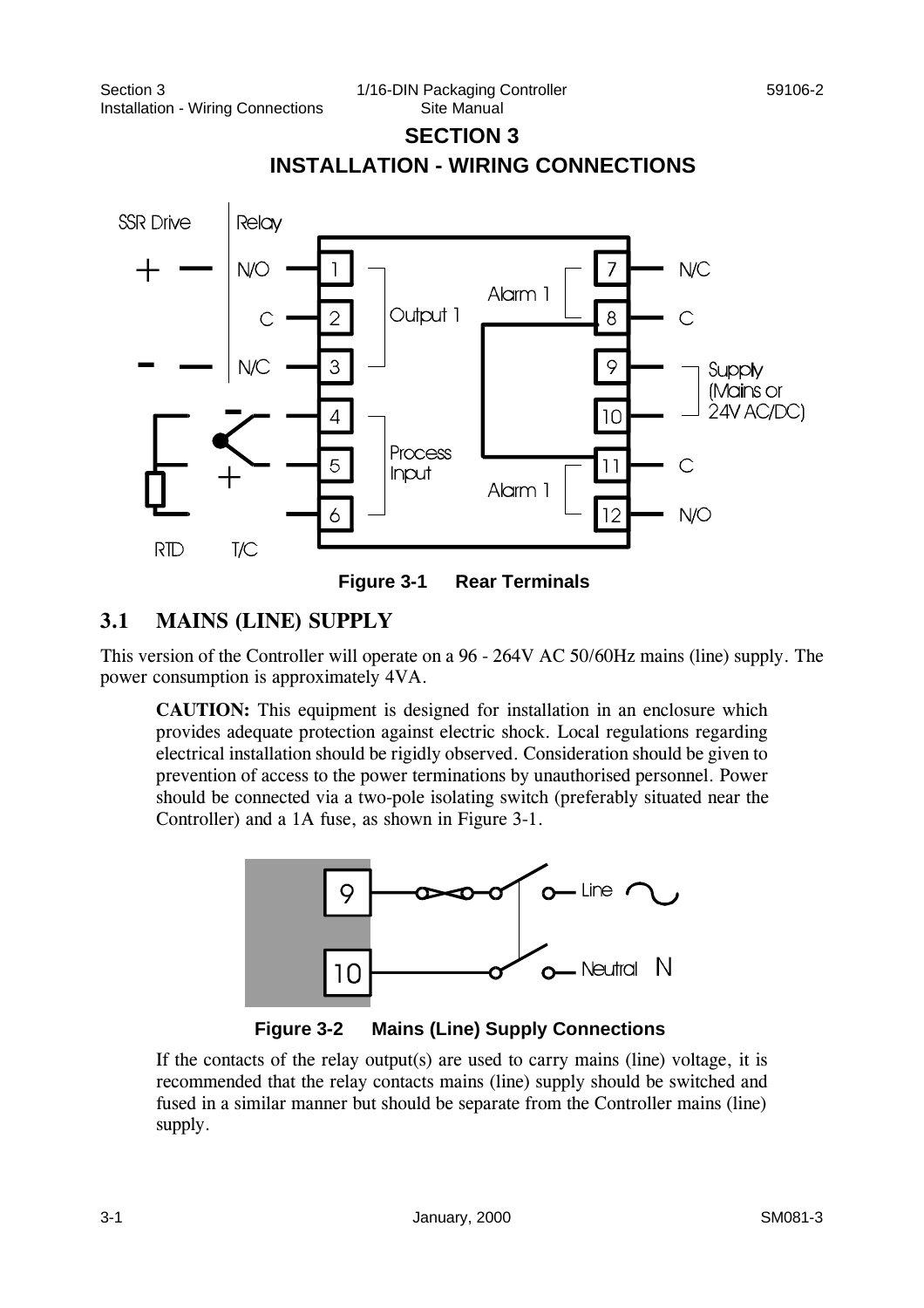## **3.2 24V (NOMINAL) AC/DC SUPPLY**

The supply connections for the 24V AC/DC version of the Controller are as shown in Figure 3-3. Power should be connected via a two-pole isolating switch and a 315mA slow-blow (anti-surge Type T) fuse. This version of the Controller will accept the following supply ranges:





## **3.3 THERMOCOUPLE INPUT**

The correct type of thermocouple extension leadwire or compensating cable must be used for the full distance between the Controller and the thermocouple, ensuring that the correct polarity is observed throughout. Joints in the cable should be avoided, if possible.

NOTE: Do not run thermocouple cables adjacent to power-carrying conductors. If the wiring is run in a conduit, use a separate conduit for the thermocouple wiring. If the thermocouple is grounded, this must be done at one point only. If the thermocouple extension lead is shielded, the shield must be grounded at one point only.

## **3.4 RTD INPUTS**

The compensating lead should be connected to Terminal 4. For two-wire RTD inputs, Terminals 4 and 5 should be linked. The extension leads should be of copper and the resistance of the wires connecting the resistance element should not exceed 5 ohms per lead (the leads should be of equal length).

## **3.5 RELAY OUTPUTS**

The contacts are rated at 2A resistive at 120/240V AC.

## **3.6 SSR DRIVE OUTPUT**

This output produces a time-proportioned non-isolated DC signal  $(0 - 10V$  nominal, into  $500\Omega$ minimum).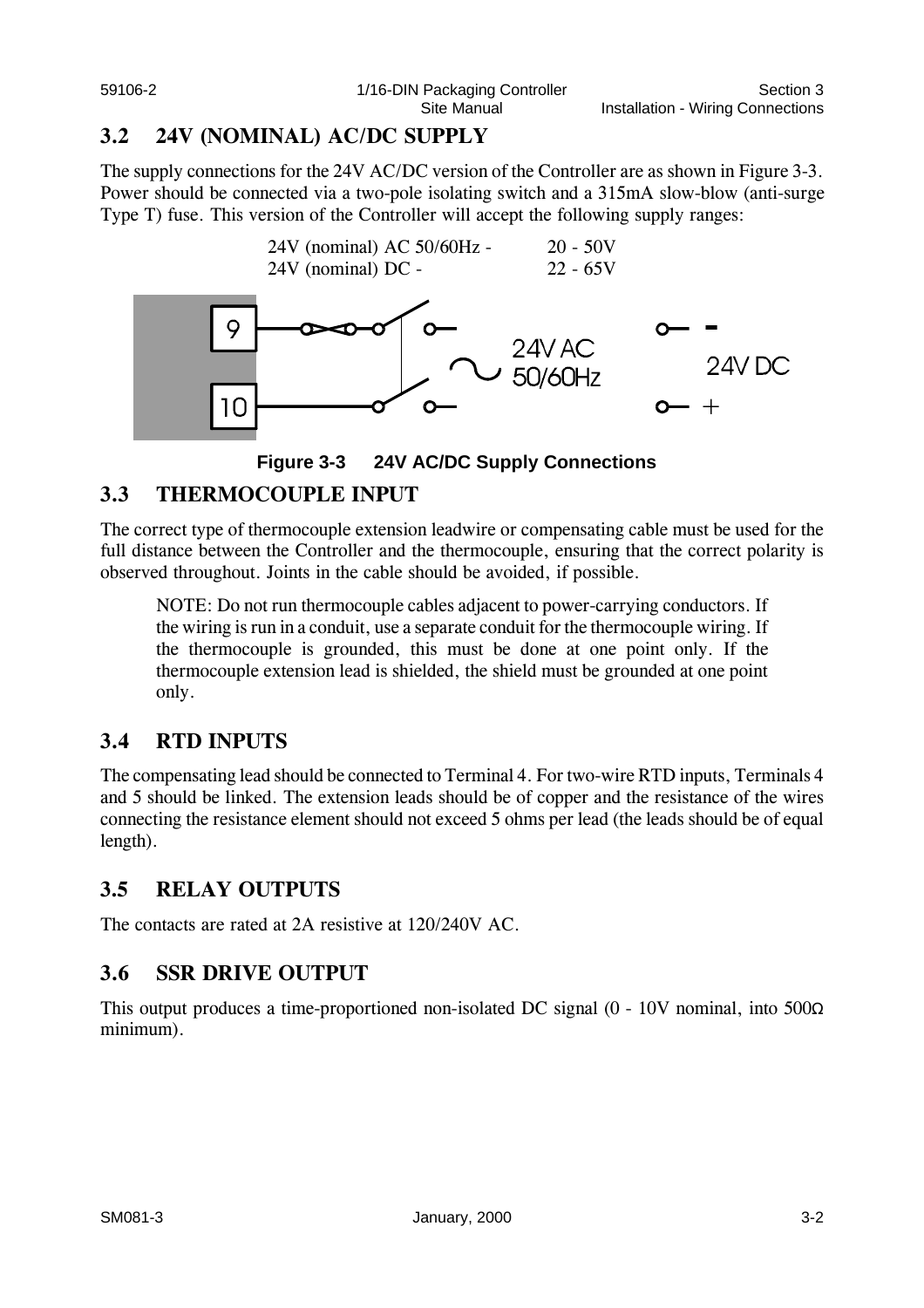## **SECTION 4 SETTING UP - RANGE/ALARM SELECTION**

Press the Scroll and Up keys simultaneously until the display starts to flash. Release the Scroll and Up keys then press the Down key. The **SET UP** indicator will flash and the display will show the legend for the first parameter; after 1.5 seconds, the value of that parameter will be displayed. Use the Scroll key to step through the parameters in the sequence shown below and opposite.

> NOTES ON USE OF SCROLL KEY: When a legend is displayed, pressing this key will step to the legend for the next parameter; when a value is displayed, pressing this key will display the legend for that parameter.

## **4.1 CHANGING PARAMETER VALUES/SETTINGS**

Use the Up and Down keys to change the displayed value/setting. All changes are implemented immediately.

## **4.2 RETURNING TO NORMAL OPERATION**

Press the Scroll key to display a parameter legend. While this legend is still displayed, press the Up and Down keys simultaneously for three seconds. NOTE: An automatic return to normal operation occurs if there is no key activity in Range/Alarm Selection Mode for one minute.

| <b>Parameter</b>     | <b>Displayed</b><br>Legend | <b>Available Values</b>                            |                                                                                                                                                                                        |                                  |                                         |                                                      |  |
|----------------------|----------------------------|----------------------------------------------------|----------------------------------------------------------------------------------------------------------------------------------------------------------------------------------------|----------------------------------|-----------------------------------------|------------------------------------------------------|--|
| Input Type and Range |                            | Three-digit                                        |                                                                                                                                                                                        | Input Range Maximum <sup>7</sup> |                                         |                                                      |  |
|                      |                            | display                                            | Value  <br>$\overline{2}$<br>3<br>4                                                                                                                                                    | Max.<br>100<br>200<br>300<br>400 | Value.<br>5<br>6<br>$\overline{7}$<br>8 | Max.<br>500<br>600<br>700<br>800                     |  |
|                      |                            |                                                    | <b>Input Sensor Type</b>                                                                                                                                                               |                                  | $\mathbf{o}$                            | $\overline{\mathsf{C}}$ or $\overline{\mathsf{C}}$ F |  |
|                      |                            | <b>Value</b><br>$\overline{2}$<br>3<br>4<br>5<br>6 | <b>Units</b><br>Thermocouple Type J/L<br>Thermocouple Type K<br>Thermocouple Type N<br>Thermocouple Type T 2<br>RTD (-50 to Range Max.<br>RTD (0.0 to Range Max.<br>- 1 decimal point) |                                  | 0                                       | Value Units<br>$^{\circ}$ C<br>$^{\circ}$ F          |  |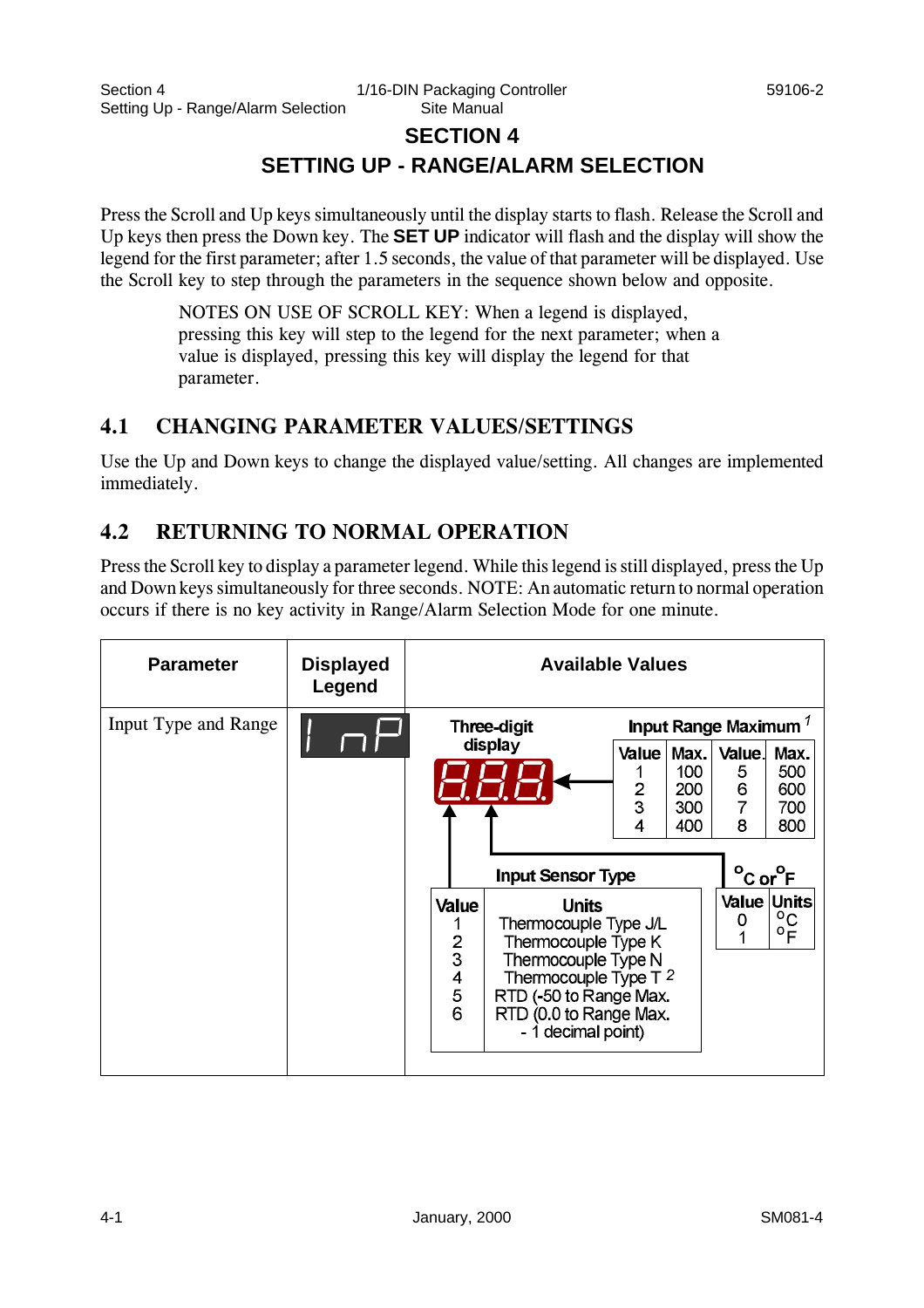| 59106-2 | 1/16-DIN Packaging Controller | Section 4                          |  |
|---------|-------------------------------|------------------------------------|--|
|         | Site Manual                   | Setting Up - Range/Alarm Selection |  |

Site Manual Setting Up - Range/Alarm Selection

| <b>Parameter</b>                         | <b>Displayed</b><br>Legend |                                  | <b>Available Values</b>            |
|------------------------------------------|----------------------------|----------------------------------|------------------------------------|
| <b>Control Action</b>                    |                            |                                  | Reverse-acting PID control         |
|                                          |                            |                                  | Direct-acting PID control          |
|                                          |                            |                                  | Reverse-acting ON/OFF control      |
|                                          |                            | F                                | Direct-acting ON/OFF control       |
| Alarm Type and<br>Action (available only |                            |                                  | Process High Alarm, direct-acting  |
| if an Alarm Option is<br>fitted)         |                            |                                  | Process Low Alarm, direct-acting   |
|                                          |                            | dbd                              | Deviation Alarm, direct-acting     |
|                                          |                            | 16 H d                           | Band Alarm, direct-acting          |
|                                          |                            | $\mathsf{H}\mathsf{H}\mathsf{H}$ | Process High Alarm, reverse-acting |
|                                          |                            | $H^{\prime}$ $\Gamma$            | Process Low Alarm, reverse-acting  |
|                                          |                            |                                  | Deviation Alarm, reverse-acting    |
|                                          |                            |                                  | Band Alarm, reverse-acting         |
| <b>NOTES:</b>                            |                            |                                  |                                    |

- 1. The RTD 0.0 range will always be 0.0 99.9, whatever the Range Maximum setting may be.
- 2. Absolute Range Maximum =  $400^{\circ}$ C (700°F).